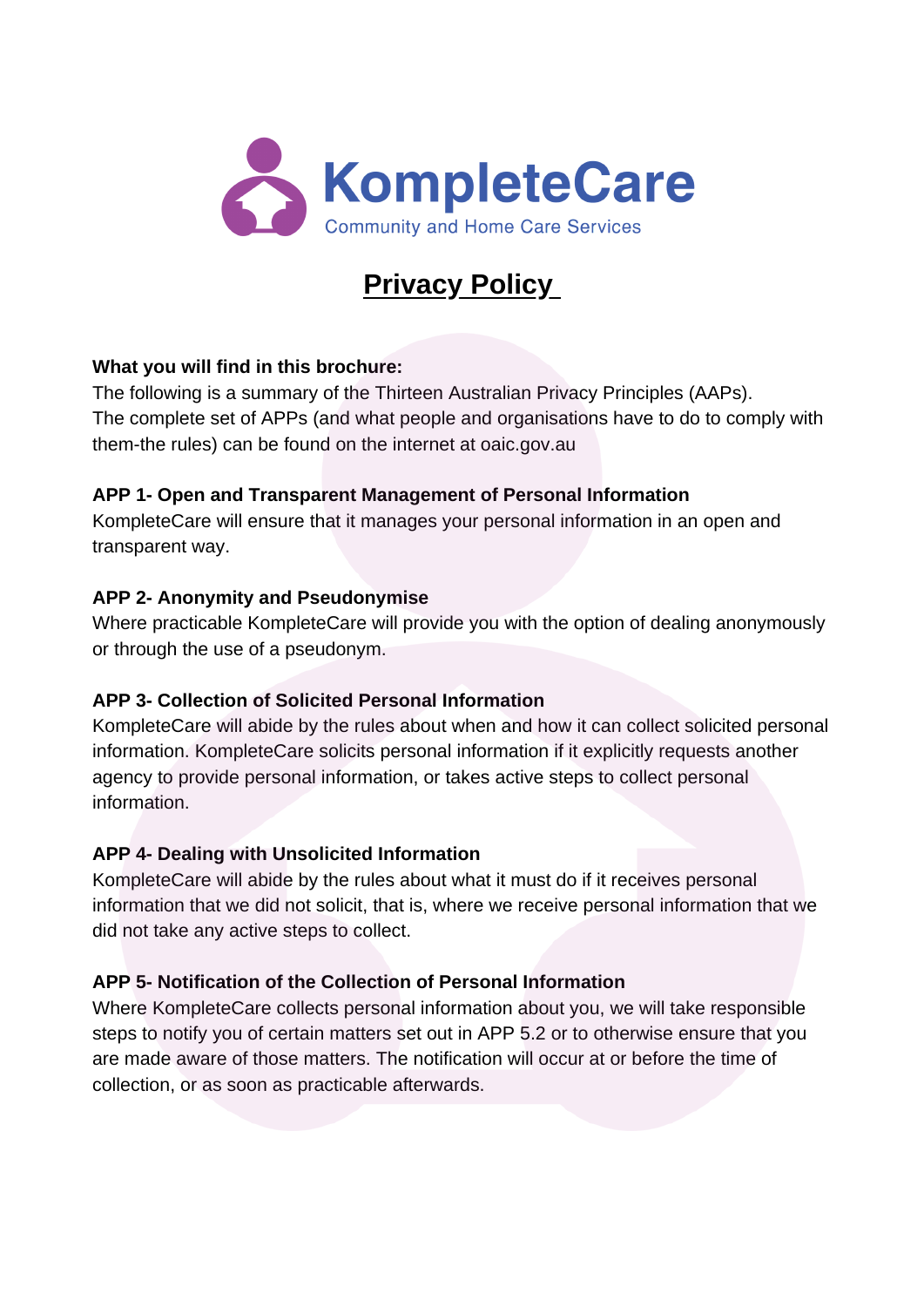#### **APP 6- Use or Disclosure of Personal Information**

KompleteCare will follow the rules about when and where we may use or disclose your personal information. KompleteCare will only use or disclose personal information for the particular purpose for which it was collected ("known as the primary resource") or for a secondary purpose if an exemption applies. This is explained at the time of consent.

## **APP 7- Direct Marketing**

KompleteCare will not use or disclose your personal information for the purpose of direct marketing unless an approved exception applies.

## **APP 8- Cross-border Disclosure of Personal Information**

KompleteCare will only disclose your personal information to an overseas recipient under the conditions imposed upon it by the Act.

## **APP 9- Adoption, Use or Disclosure of Government Related Identifiers**

KompleteCare will restrict its adoption, use or disclosure of government related identifiers. It should be noted that you can not consent to the adoption, use or disclosure of a government related identifier, such as one used by Centrelink etc.

# **APP 10- Quality of Personal Information**

KompleteCare will take reasonable steps to ensure that: The personal information it collects and/or discloses is accurate, up to date and complete; having regard to the purpose of the use or disclosure.

# **APP 11- Security of Personal Information**

KompleteCare will meet its obligations relating to the protection, accessing and destruction of your personal information that we hold and will take reasonable steps to protect your personal information from misuse, interference and loss. As well as unauthorized access, modification or disclosure. Where KompleteCare no longer needs your personal information for any purpose for which the information may be used or disclosed under the Australian Privacy Principles, we will take reasonable steps to destroy the information or ensure that the information is de-identified unless the information is part of a Commonwealth record, or we are required by law or a court/tribunal order to retain the information.